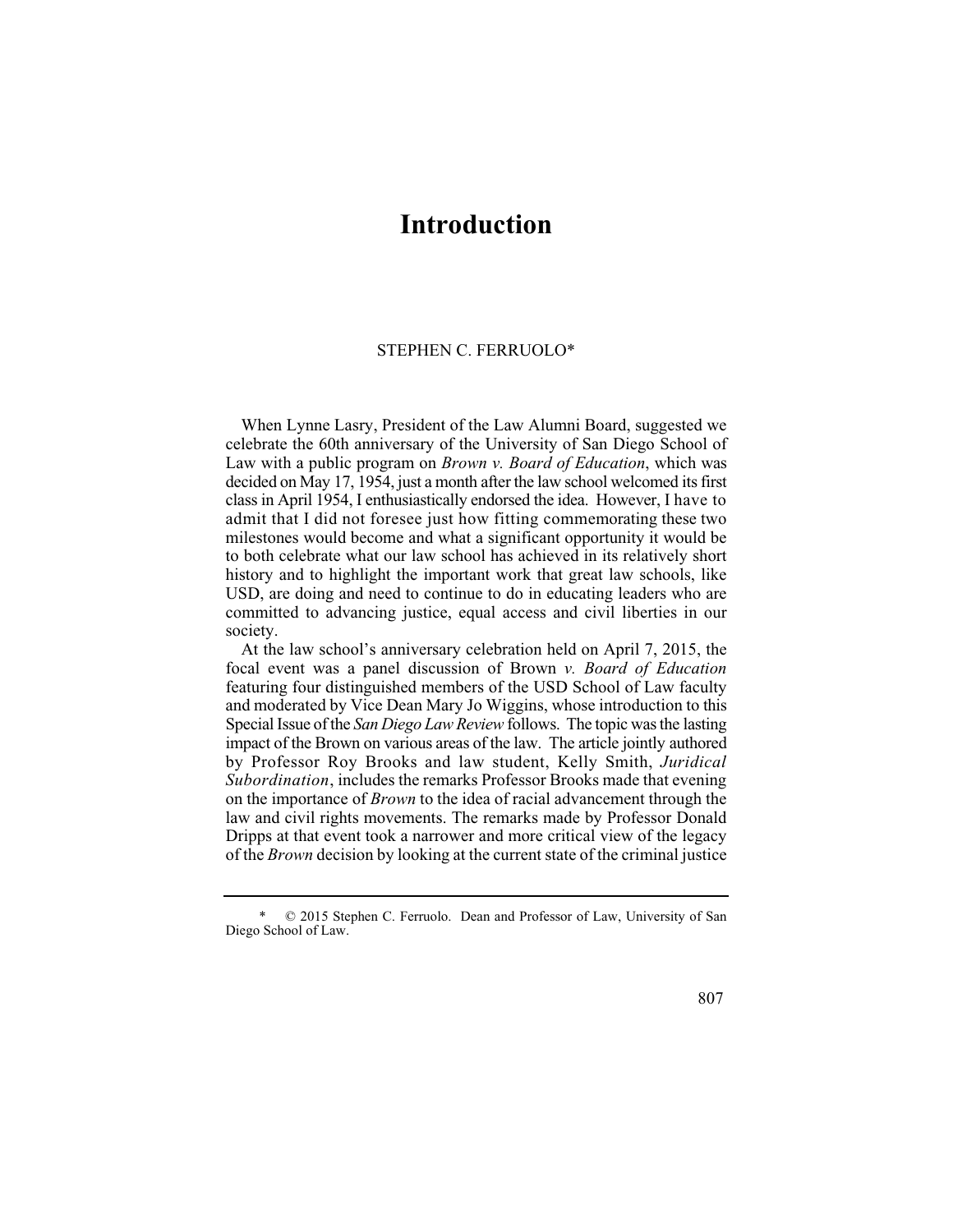African-American men. In his article, *Race and Crime Sixty Years after*  situation and articulates constructive steps that the Supreme Court could criminal justice system and to move American society closer to the ideal Brooks and Dripps at that event, Professor Orly Lobel discussed the impact of Brown on employment and labor law and Professor Laurie Claus dealing with, racial injustice, the Supreme Court spoke to every sector of system and the disproportionately high incarceration rate among young *Brown v. Board of Education*, Professor Dripps elegantly describes the take, consistent with the reasoning in the *Brown decision* to reform the of equal justice under the law. In addition to the presentations by Professors discussed the case's impact on constitutional law. These faculty presentations and the ensuing discussion that evening reflected the breadth of the impact that *Brown v. Board of Education* has had on American society. As Lee Bollinger has written: "The decision was not just about schools; it was about the nation living up to its own professed ideas. By addressing, and society—and every sector responded."

also served to showcase the unfinished legacy of the *Brown* decision. At the same time, the panel discussion at our anniversary celebration School segregation and the racial achievement gap remain huge issues in American society and too many of the headline stories of recent months make it evident that, despite the remarkable progress of the past 60 years, racial discrimination endures, even at a time when our population is becoming increasingly diverse and even, in places like California, where minorities have already become the majority among the school-age population.

 *School System*, critically assesses the limited effectiveness of both court and legislative action in eliminating de facto school segregation. The three thoughtful articles contributed by students to this Special Issue focus on different aspects of the unfinished legacy of *Brown* in integrating schools and providing African-Americans with equal access to quality education. Kelsey McCarthy's article, *The Battle of the Branches: The Impact of the Judiciary and Title VI on Desegregation in the American Public*  Lindsey Herzik's well-crafted article, *A Better IDEA: Implementing a Nationwide Definition for Significant Disproportionality to Combat Overrepresentation of Minority Students in Special Education*, highlights the "resegregation" resulting from the significant disproportionality of

 University. As president of the University of Michigan, he led the litigation defending its law school and undergraduate admissions policies in the 2003 Supreme Court cases *Grutter v.*  1**.** Bollinger, Lee. *Sixty Years Later, We Need a New Brown*, THE NEW YORKER (May 16, 2014), http://www.newyorker.com/news/news-desk/sixty-years-later-we-needa-new-brown [http://perma.cc/A3K2-3L77]. Lee C. Bollinger is the president of Columbia *Bollinger* and *Gratz v. Bollinger*.

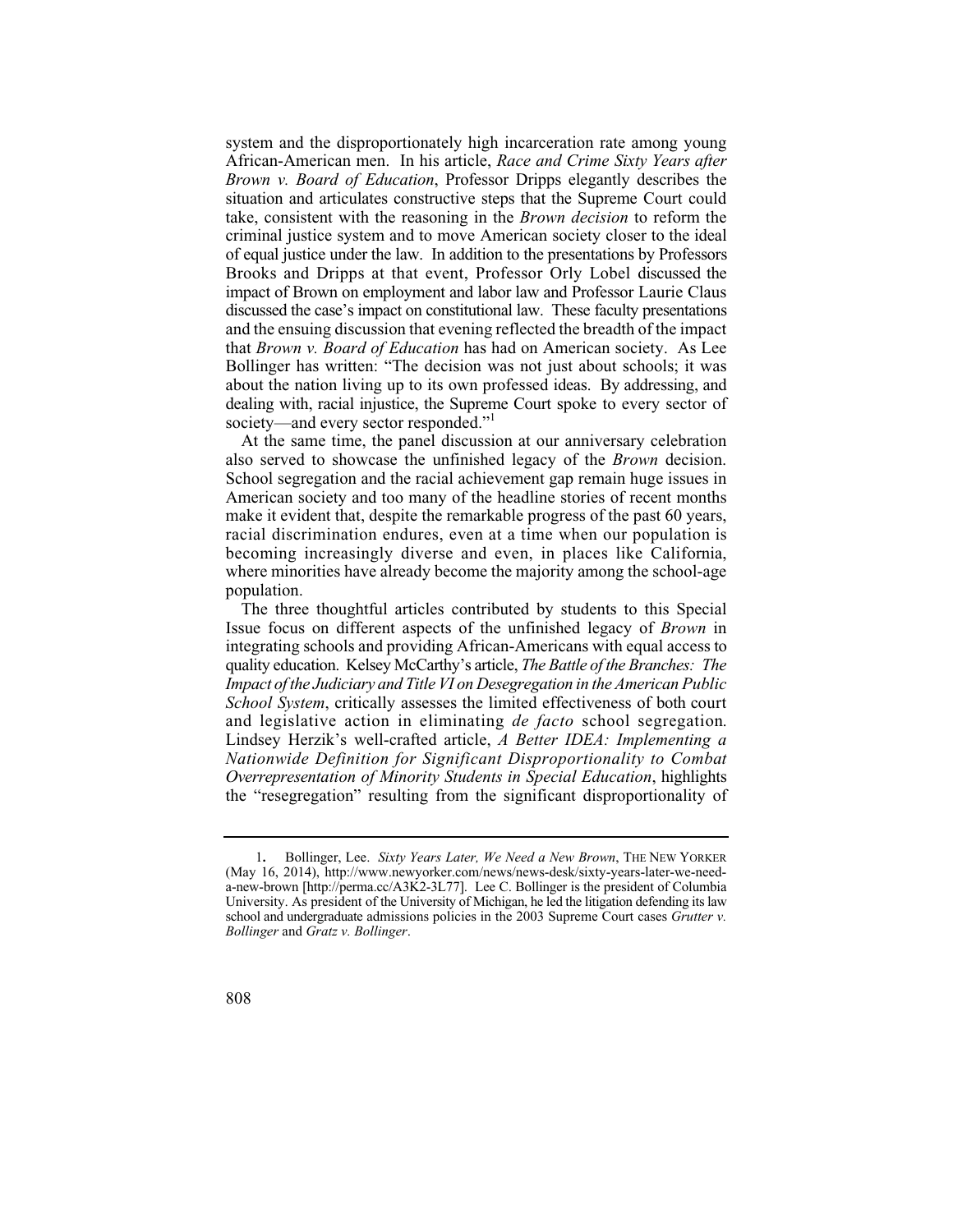African Americans and other minorities relegated to special education classes in the public school system. And Brooke Finley's thoughtful article, *Growing Charter School Segregation and the Need for Integration in Light of Obama's Race to the Top Program*, focusing on the disturbing situation in post-Hurricane Katrina New Orleans, argues that charter schools, rather than improving the quality of public education, may be perpetuating segregation, underperforming relative to other public schools and worsening the performance gap for African American students.

 action in her article, *Brown, Fisher, and the Necessity of Context to*  Professor Kiyana Kiel addresses the controversial issue of affirmative *Achieve Racial Equity in Public Institution*, making a passionate case for why achieving racial equity through educational diversity should remain a compelling government interest. She supports her case for affirmative action with a provocative discussion of the issues of structural and institutional racism and white privilege, providing many disturbing examples that give broader context to the African American incarceration rate discussed by Don Dripps. One example of institutional racism she does not cite, but knows well from her experience overseeing our academic success program, is that the bar examination passage rate for African American graduates of ABA accredited law schools remains substantially below that of whites and appears to be worsening.<sup>2</sup> Whether this example argues for or against affirmative action is a matter on which there are strong differences of opinion. But this disparity in bar passage rates is certainly an indication that we have a long way to go in solving the problems of equal access and racial equity.

I commend Lynn Lasry, the members of our faculty colleagues who contributed so thoughtfully to the public discussion of *Brown v. Board of Education* at our 60th anniversary celebration, each of the contributors of the articles, especially our impressive students, and everyone who has made this Special Issue of the *San Diego Law Review* possible.

 This Special Issue of the *San Diego Law Review* is a wonderful testimony to the national reputation that the University of San Diego has established in its relatively short history for outstanding teaching and scholarship and for producing lawyers who are leaders in service to the legal profession,

<sup>2.</sup> There is limited reliable data available on bar passage rates by race and socioeconomic background. A recent example of the achievement gap are the results of the July 2014 California bar examination, where the passage rate for African-American firsttime takers who graduates from ABA accredited law schools was 42% compared to an overall passage rate for first-time takers from those schools of 69%.